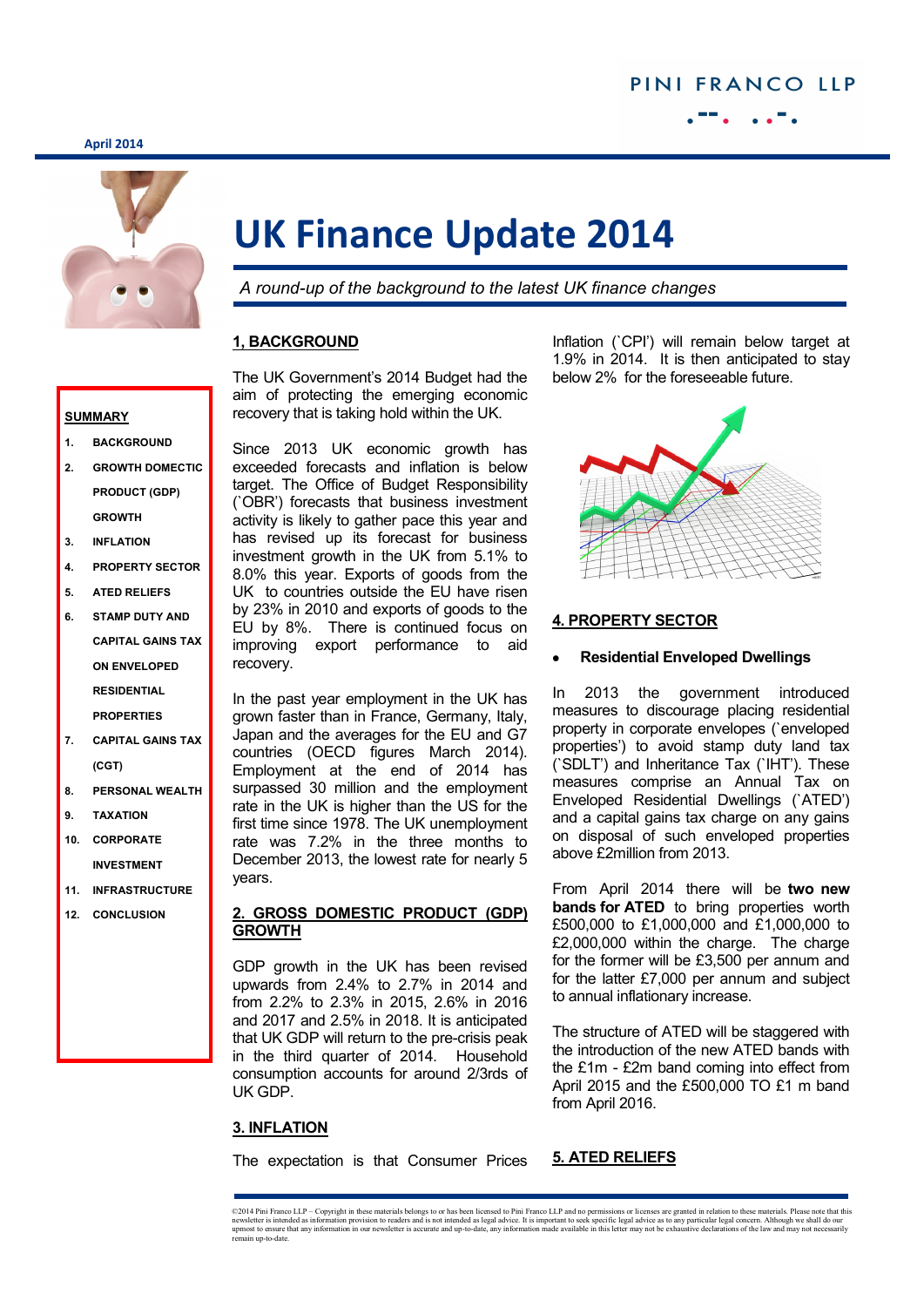# PINI FRANCO LLP

## **Finance Update 2014**

| <b>Annual chargeable</b><br>amount       | Taxable value of the inter-<br>est on the |
|------------------------------------------|-------------------------------------------|
|                                          | relevant day                              |
| £3,500.00 (from 1 April<br>2016)         | Over £500,000 up to £1 million            |
| £7,000.00 (from 1 April<br>2015)         | Over £1 million up to £2 million          |
| £15,000 (£15,400 from 1<br>April 2014)   | Over £2million up to £5million            |
| £35,000 (£35,900 from 1                  | Over £5million up to                      |
| £70,000 (£71,850 from 1<br>April 2014)   | Over £10 million up to<br>£20million      |
| £140,000 (£143,750 from<br>1 April 2014) | Over £20million                           |

There are a number of reliefs that are available in respect of ATED. The most relevant for offshore investors are the following:

- **Property rental business relief**, which is available if the single-dwelling interest is held for the purposes of a property rental business run on a commercial basis.
- **Property rental business (special) relief**, which is available if the singledwelling interest has been held for the purposes of the property rental business, but is unoccupied pending sale, demolition or conversion.

## **6. STAMP DUTY AND CAPITAL GAINS TAX ON ENVELOPED RESIDENTIAL PROPERTIES**

- The 15% SDLT rate is extended to apply ٠ to all such enveloped residential properties over £500,000.00 with effect from **20th March 2014.**
- Capital Gains Tax on disposals of properties liable to ATED will be extended to residential properties worth over £1million and up to £2million from **6th April 2015** and for residential properties worth over £500,000 and up to

£1million with effect from **6th April 2016**.



#### **7. CAPITAL GAINS TAX (`CGT')**

The government will introduce CGT on future gains made by non-residents disposing of UK residential property from April 2015. The mechanism for change is currently being reviewed.

#### **Flooding**

Funding is to be increased by £140million over 2014/15 and 2015/16 to repair and maintain flood defences.

#### **8. PERSONAL WEALTH**

**Individual Savings Accounts (ISAs) ISAs** will be permitted for up to £15,000 tax free in cash, stocks or equities from 1<sup>st</sup> July 2014.

<sup>©2014</sup> Pini Franco LLP – Copyright in these materials belongs to or has been licensed to Pini Franco LLP and no permissions or licenses are granted in relation to these materials. Please note that this newsletter is intended as information provision to readers and is not intended as legal advice. It is important to seek specific legal advice as to any particular legal concern. Although we shall do our<br>upmost to ensure th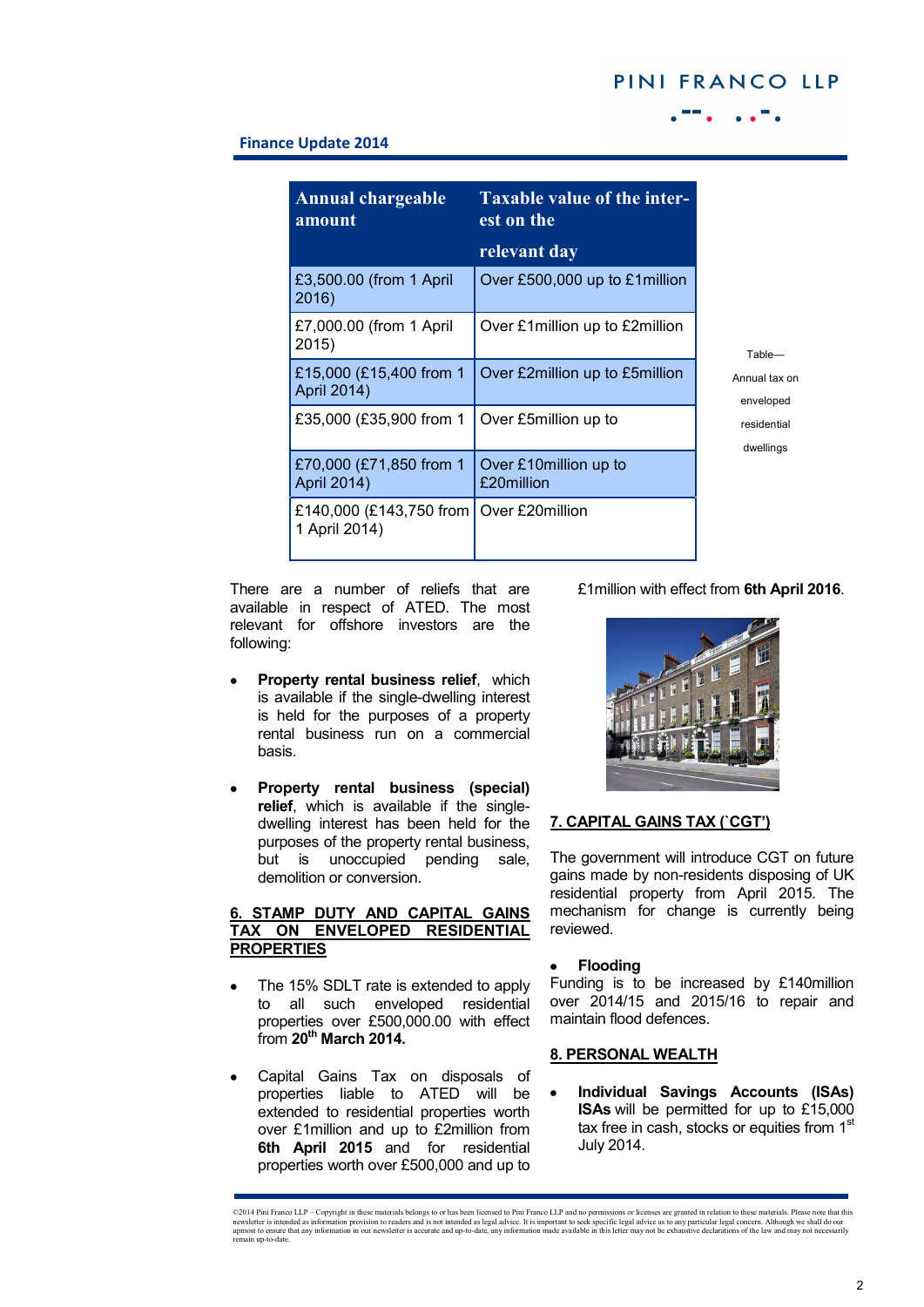

## **Finance Update 2014**

- **Inheritance Tax (`IHT')** The government has extended the freeze on the IHT taxation threshold of £325,000 until 2017/18. Any assets held by a deceased above this amount will be chargeable at 40%.
- **Capital Gains Tax (`CGT')** The individual annual exemption will rise to £11,000 in 2014/15 and £11,100 in 2015/16.

## **9. TAXATION**

## **Personal Allowances**

The tax free **personal allowance** is increased from £10,000 to £10,500 per year for all tax payers. Consultation is to take place on whether this can be restricted to UK residents and those living overseas who have strong economic connections with the UK.

The higher rate tax threshold (40%) is to be increased to £41,865.00 and the basic rate (20%) is to be set at £31,785.00

The transferable **tax allowance for married couples and civil partners** is now set at 10% of the personal allowance (this means it will be £1050 in 2015/16).

#### **Tax Avoidance**

Tax avoidance scheme promoters must give HM Revenue & Customs information about schemes they promote under the **Disclosure of Tax Avoidance Scheme (`DOTAS') rules.**  Anyone using such a scheme must declare this to HMRC and taxpayers must pay upfront the tax associated with such schemes where the avoidance scheme being used has been defeated in another party's litigation through the UK courts.

#### **International Tax Avoidance**

The UK government is working with G20 and OECD partners to prevent multinational companies from engaging in aggressive tax planning with the aim of producing a **countryby-country template to give tax authorities worldwide a clear picture of where multinationals generate profits and pay tax.** The government has announced action to block arrangements involving payments between companies within a group which transfer profits to avoid tax. Companies will be required to pay tax on profits generated within the UK.

## **10. CORPORATE INVESTMENT**

- The main rate of **corporation tax** has been reduced to 21% from April 2014 and will fall to 20% from April 2015
- Legislation has been introduced, taking effect from April 2014, to counter the disguising of employment relationships within **limited liability partnerships.**
- **The Seed Enterprise Investment Scheme (SEIS)** designed to help small, early-stage companies to raise equity finance by offering a range of tax reliefs to individual investors who purchase new shares in those companies has been made permanent. This provides relief on half the chargeable gains that individuals reinvest in SEIS companies in 2014/15 or subsequent years.
- The annual investment allowance (`AIA') has been doubled to £500,000 from April 2014 until the end of 2015. This will benefit small and medium firms. It means that qualifying firms will receive 100% up front relief on their qualifying investment in plant and machinery.

## **11. INFRASTURCTURE**

#### **Carbon Price Floor**



The government has introduced measures to limit the disparity between the UK and the EU on carbon price floor (`CPF'). The carbon price floor (CPF) is a tax on fossil fuels used to generate electricity. It came into effect on 1 April 2013. It changed the Climate Change Levy (CCL) regime, by applying carbon price support (CPS) rates of CCL to gas, solid fuels and liquefied petroleum gas (LPG) used in electricity generation. The CPF therefore informs the tax paid by electricity generators and the cost of producing electricity. The aim



<sup>©2014</sup> Pini Franco LLP – Copyright in these materials belongs to or has been licensed to Pini Franco LLP and no permissions or licenses are granted in relation to these materials. Please note that this rewsletter is incorde